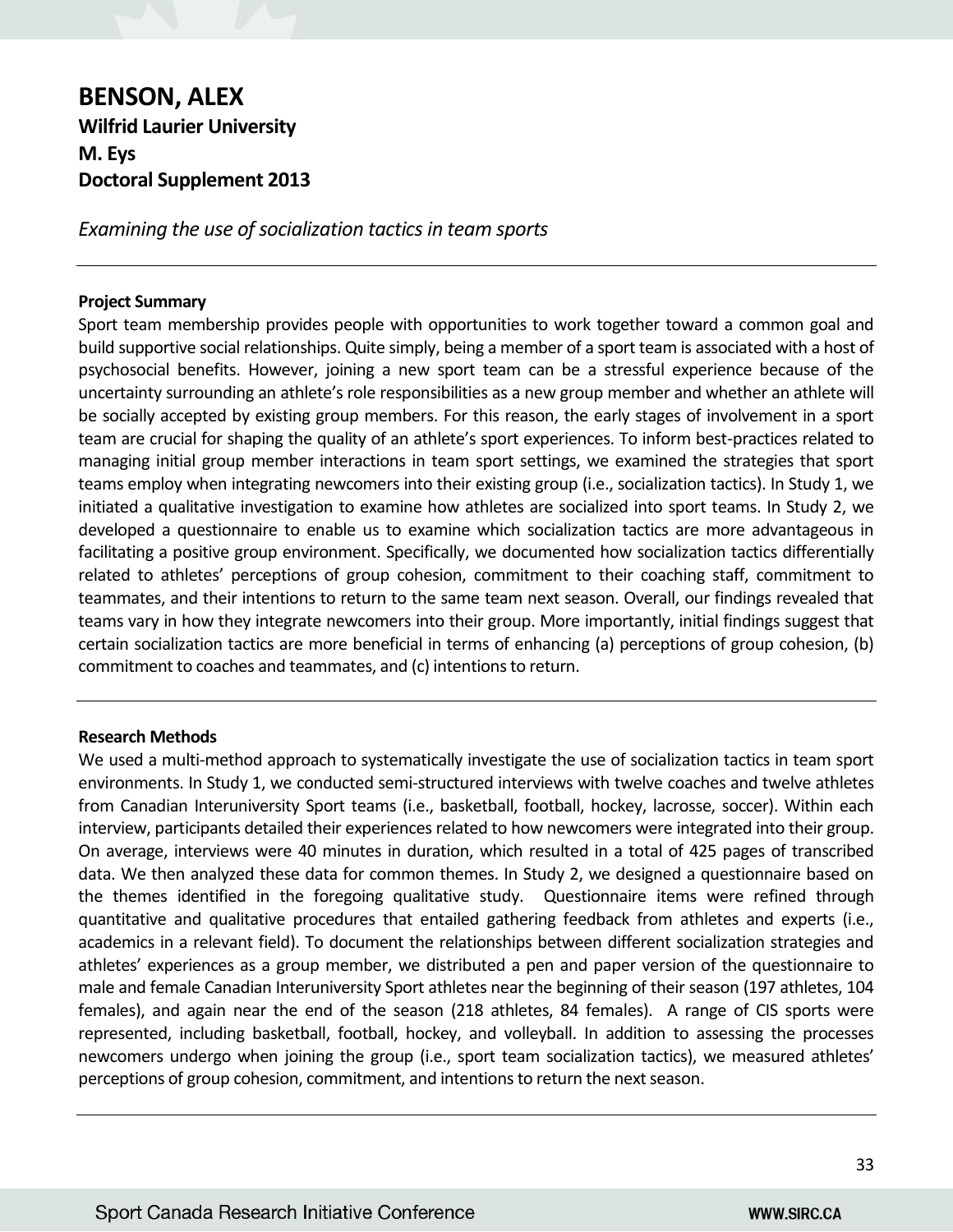#### **Research Results**

In Study 1, we identified six core themes that covered the issues newcomers encounter when joining a group and how groups attempt to manage the integration of newcomers. Coach and athlete reflections revealed that a primary focus during a newcomer's entry into the group was developing a clear understanding of his/her role within the team, and that socialization processes differed according to the ability and status of the incoming athlete. Athletes nevertheless emphasized how concerned they were with being socially accepted by others in the group. The strategies used by sport teams to integrate newcomers included formally communicating role expectations, creating frequent opportunities for social interaction between newcomers and veterans, encouraging veterans to take on a mentoring role, and balancing the enforcement of strict rules and policies with the encouragement of individuality.

Study 2 examined how these strategies related to athletes' perceptions of the group environment. The finding revealed that when teams emphasized socially inclusive integration processes (i.e., reinforcing newcomers' sense of who they are as people, organizing social activities, encouraging veterans to share their knowledge with newcomers), athletes perceived their group as more cohesive and were more committed to the coaching staff as well as their teammates. In addition, when role expectations were formally communicated to newcomers, athletes indicated higher intentions to return to the group the following season. These findings reveal that despite the ultra-competitive nature of Canadian Interuniversity Sport, the ways in which the social environment is managed during the integration of newcomers has broad implications for understanding the quality of athletes' sport experiences.

Despite the advantages of using diverse methodological approaches, there are a number of considerations worth addressing in future research. Our qualitative findings were based on interviews with athletes and coaches from five traditional sport teams, who generally recalled positive experiences. Purposefully seeking out insights from sport participants who have had negative group entry experiences may help to elucidate additional aspects of sport team socialization processes. Likewise, the challenges associated with group-entry experiences in Canadian Interuniversity Sport may differ from other socialization contexts, such as entry into a master's level sport group or a youth sport context. Finally, given that this project is the first to examine how sport team socialization tactics relate to athletes' sport experiences, it is prudent to cross-validate the questionnaire findings with a large independent sample, across multiple time points.

## **Policy Implications**

Consistent with our findings, we suggest that the ways in which sport teams manage the entry-experiences of newcomers is an important leverage point for shaping the quality of athletes' sporting experiences. Our findings are consistent with a growing body of evidence underscoring how important it is to understand the group dynamics' issues encountered in sport teams. Yet there is a need for greater education on the relationship between the group dynamics' issues that occur in sport and athletes' sport experiences. Coaching education programs at the municipal, provincial-territorial, and federal level would benefit from incorporating group dynamics' principles into their curricula. As it pertains to this project, our findings highlight several promising strategies for creating a socially welcoming group environment (e.g., engineering protégé-mentor relationships, organizing inclusive social events for all team members). Sport organizations would benefit from recognizing that the ways in which initial group-member interactions are managed in a sport team may ultimately shape how athletes think, feel, and behave as a member of their sport group.